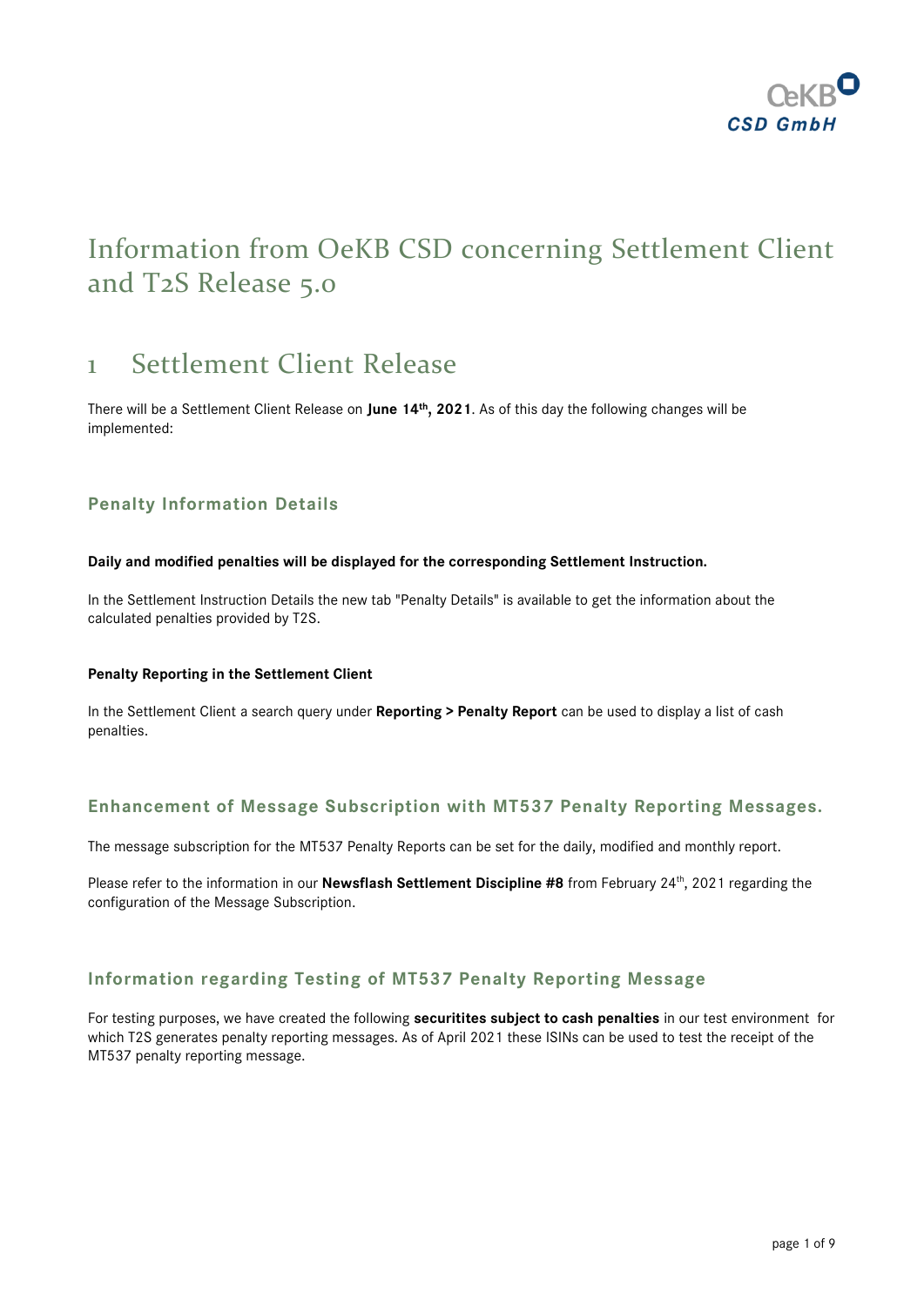

| ISIN         | <b>FI Type</b> | Liquidity<br><b>Status</b> |
|--------------|----------------|----------------------------|
| AT0000494893 | <b>UCIT</b>    | n.a.                       |
| AT0000495023 | UCIT           | n.a.                       |
| AT0000325139 | SOVR           | n.a.                       |
| AT0000383864 | SOVR           | n.a.                       |
| AT0000340146 | <b>SHRS</b>    | Liquid                     |
| AT0000489778 | <b>SHRS</b>    | Illiquid                   |
| AT0000743059 | <b>SHRS</b>    | Liquid                     |
| AT0000834007 | <b>SHRS</b>    | Illiquid                   |
| AT0000A1WD37 | <b>SHRS</b>    | Liquid                     |
| AT0000340542 | SECU           | Illiquid                   |
| AT0000488598 | SECU           | n.a.                       |
| AT0000A2KR18 | <b>SECU</b>    | n.a.                       |
| AT0000422118 | <b>DEBT</b>    | n.a.                       |
| AT0000A001U8 | <b>DEBT</b>    | n.a.                       |
| AT0000A1UU12 | <b>DEBT</b>    | n.a.                       |
| AT0000A1V1H1 | <b>DEBT</b>    | n.a.                       |
| AT0000A20922 | <b>DEBT</b>    | n.a.                       |
| AT0000A2CAA2 | <b>DEBT</b>    | n.a.                       |
| AT000B126610 | DEBT           | n.a.                       |

## *Securitites subject to cash penalties*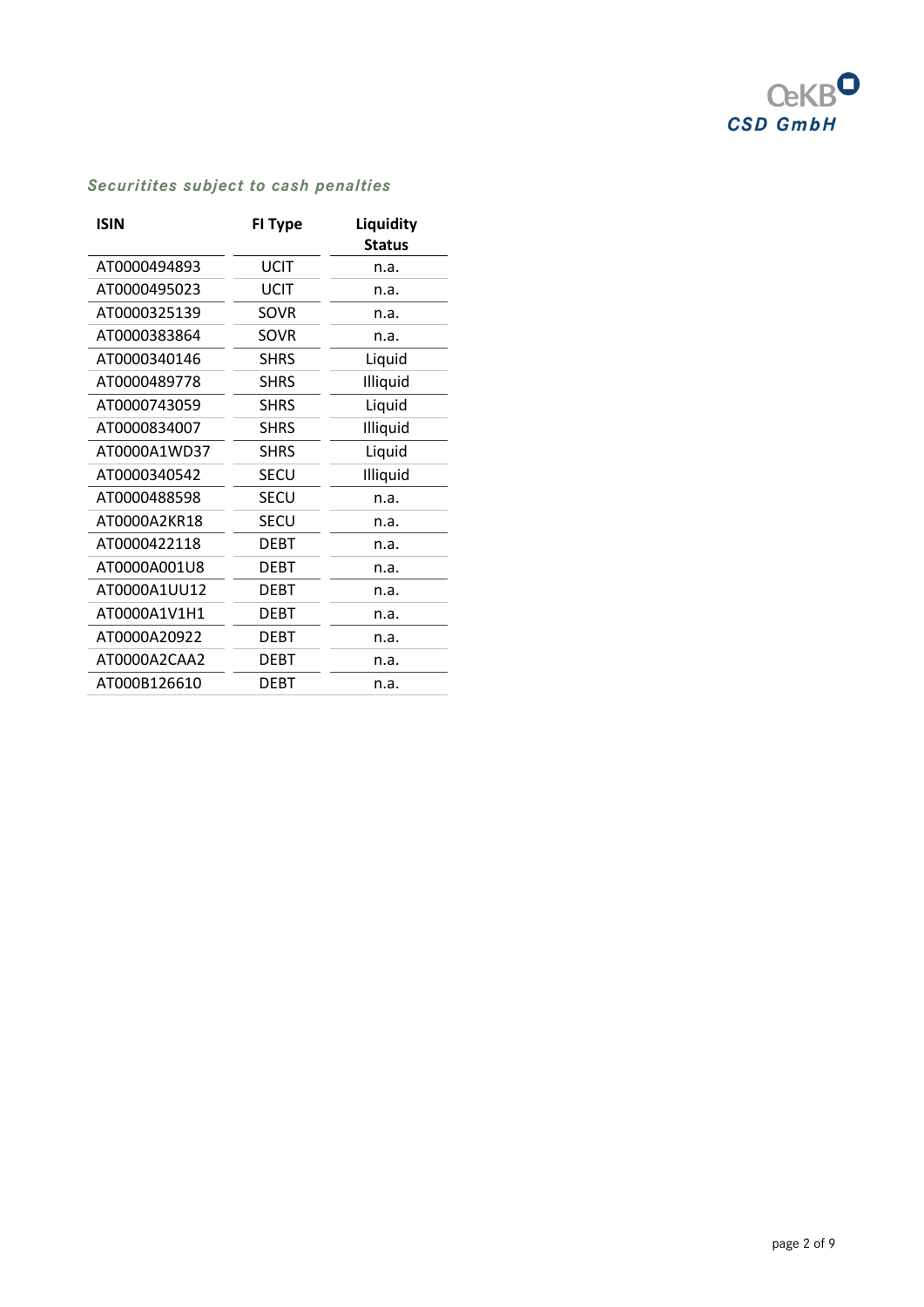

# 2 T2S Release 5.0

This document contains the dates and the change requests for the upcoming T2S Release 5.0.

## **Dates and Change Requests**

| No. | <b>Change Request</b>                                                                                                                                                                                                                                                                         | Impacted<br><b>Clients</b> | <b>Delivery</b><br>date T2S<br>Pre-<br>Production | <b>Delivery</b><br>date T2S<br>Production |
|-----|-----------------------------------------------------------------------------------------------------------------------------------------------------------------------------------------------------------------------------------------------------------------------------------------------|----------------------------|---------------------------------------------------|-------------------------------------------|
| 383 | Possibility of submitting already matched cross-CSD settlement<br>instructions                                                                                                                                                                                                                | <b>DCP</b>                 | 09.04.2021                                        | 14.06.2021                                |
| 503 | T2S Actor Reference and T2S Reference of counterparty's<br>settlement instruction should be included in T2S messages<br>sese.024, sese.025 and sese.032 after matching                                                                                                                        | DCP/ICP                    | 09.04.2021                                        | 14.06.2021                                |
| 556 | Modification of cash forecast for the current and following<br>business day after DVP cut-off                                                                                                                                                                                                 | DCP/ICP                    | 09.04.2021                                        | 14.06.2021                                |
| 629 | Enhance Cash Forecast Query and Report to display corporate<br>actions related cash movements separately                                                                                                                                                                                      | DCP/ICP                    | 09.04.2021                                        | 14.06.2021                                |
| 615 | Enrich values in "Transaction activity field" of the "Securities<br>Transaction Posting Report (semt.017)", of the "Securities<br>Transaction Pending Report (semt.018)" and in "Bank Transaction<br>Code" in the "End of Day Account Statement (camt.053)" with all<br>SWIFT ISO 20022 codes | DCP/ICP                    | 09.04.2021                                        | 14.06.2021                                |
| 630 | Cash forecast: skip cash closing days and introduce breakdown<br>per Hold/Released status                                                                                                                                                                                                     | DCP/ICP                    | 09.04.2021                                        | 14.06.2021                                |
| 681 | T2S should allow updates of securities data with an issue date<br>lower than current date                                                                                                                                                                                                     | n.a.                       | 09.04.2021                                        | 14.06.2021                                |
| 688 | Enhanced reporting of cancellation reason codes                                                                                                                                                                                                                                               | DCP/ICP                    | 09.04.2021                                        | 14.06.2021                                |
| 690 | Unprune fields in settlement allegements                                                                                                                                                                                                                                                      | DCP/ICP                    | 09.04.2021                                        | 14.06.2021                                |
| 692 | Send status update message upon transition to 'Failing'                                                                                                                                                                                                                                       | DCP/ICP                    | 09.04.2021                                        | 14.06.2021                                |
| 696 | Common Reference Data Management for T2-T2S Consolidation -<br>New Objects                                                                                                                                                                                                                    | <b>DCP</b>                 | 09.04.2021                                        | 14.06.2021                                |
| 704 | CRDM Business Interface development                                                                                                                                                                                                                                                           | n.a.                       | 09.04.2021                                        | 14.06.2021                                |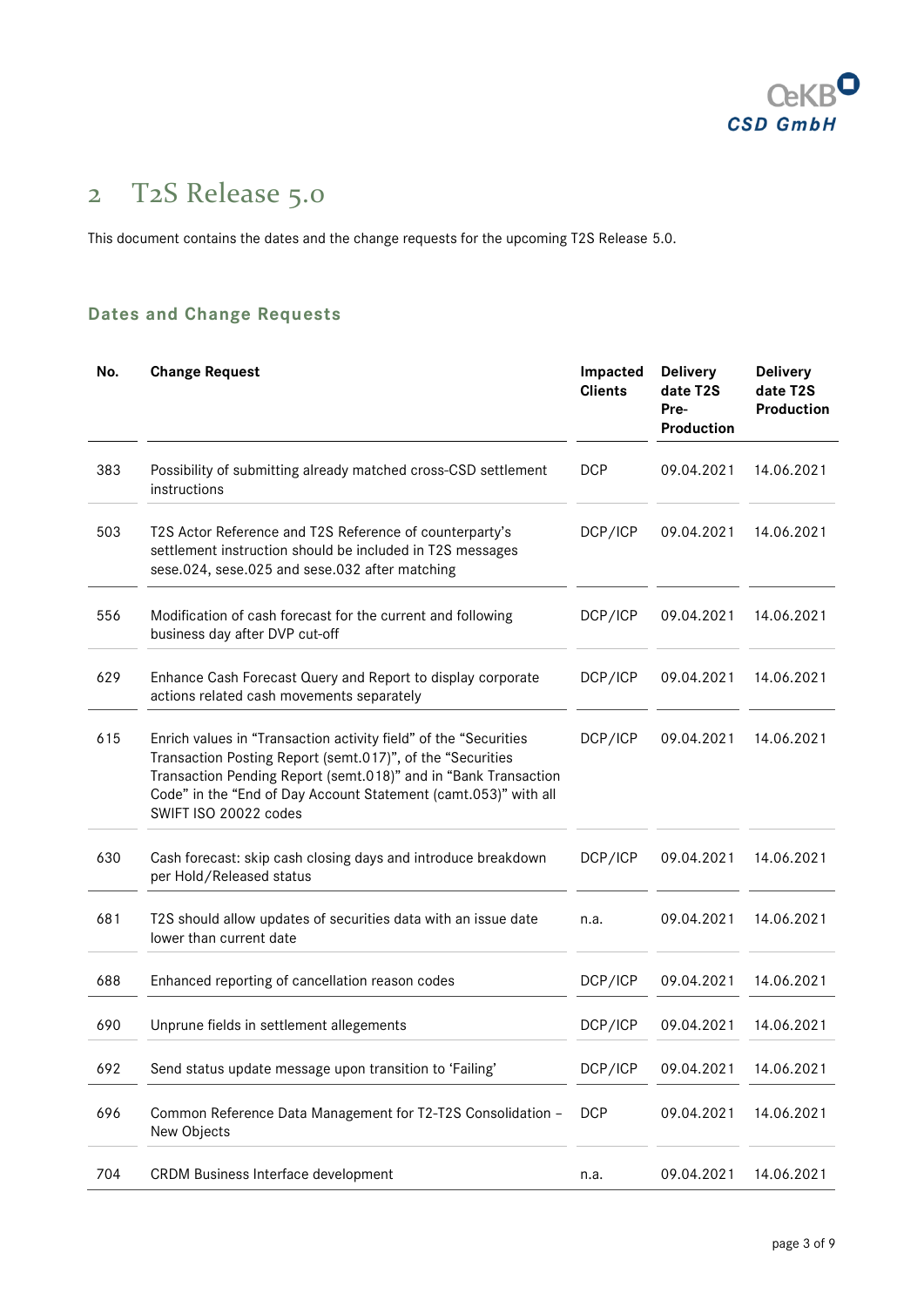

| No. | <b>Change Request</b>                                                                                                                                     | Impacted<br><b>Clients</b> | <b>Delivery</b><br>date T2S<br>Pre-<br><b>Production</b> | <b>Delivery</b><br>date T2S<br><b>Production</b> |
|-----|-----------------------------------------------------------------------------------------------------------------------------------------------------------|----------------------------|----------------------------------------------------------|--------------------------------------------------|
| 708 | Allow Liquidity Transfers from a T2S DCA to a RTGS or TIPS DCA<br>(including CB accounts)                                                                 | DCP/ICP                    | 09.04.2021                                               | 14.06.2021                                       |
| 709 | Make the mandatory automated cash sweep at 5:45 p.m. optional                                                                                             | DCP/ICP                    | 09.04.2021                                               | 14.06.2021                                       |
| 710 | Daily maintenance window only for urgent changes                                                                                                          | DCP/ICP                    | 09.04.2021                                               | 14.06.2021                                       |
| 717 | T2S penalty mechanism: exemption from LMFP on settlement<br>instructions created as a result of partially successful buy-ins                              | DCP/ICP                    | 09.04.2021                                               | 14.06.2021                                       |
| 729 | Extend the maximum length of references to 35 characters for<br>T2S liquidity transfers in EUR and ensure valid crossservice LTs<br>with camt.050 changes | <b>DCP</b>                 | 09.04.2021                                               | 14.06.2021                                       |
| 738 | Bypass check on Issuance account for PFODs on a multiissued<br><b>ISIN</b>                                                                                | n.a.                       | 09.04.2021                                               | 14.06.2021                                       |

## **Content of the Change Requests**

#### **CR 383 - Possibility of submitting already matched cross-CSD settlement instructions**

T2S actors shall be enabled to send already matched securities settlement instructions not only for intra-CSD, but as well for cross-CSD settlement.

Link: *[https://www.ecb.europa.eu/paym/target/t2s/governance/pdf/crg/ecb.targetseccrg120929\\_T2S-0383-](https://www.ecb.europa.eu/paym/target/t2s/governance/pdf/crg/ecb.targetseccrg120929_T2S-0383-URD.en.pdf) [URD.en.pdf](https://www.ecb.europa.eu/paym/target/t2s/governance/pdf/crg/ecb.targetseccrg120929_T2S-0383-URD.en.pdf)*

#### **CR 503 T2S Actor Reference and T2S Reference of counterparty's settlement instruction should be included in T2S messages sese.024, sese.025 and sese.032 after matching**

Post-match status advice (sese.024), settlement confirmation (sese.025) and T2S generated realignment instruction (sese.032) will contain counterparty's T2S actor reference and counterparty's T2S reference (i.e. counterparty's Market Infrastructure Transaction Identification - MITI) in the receiving/delivering parties block or the message's supplementary data.

Link: *[https://www.ecb.europa.eu/paym/target/t2s/governance/pdf/crg/ecb.targetseccrg150128\\_T2S-0503-](https://www.ecb.europa.eu/paym/target/t2s/governance/pdf/crg/ecb.targetseccrg150128_T2S-0503-SYS.en.pdf) [SYS.en.pdf](https://www.ecb.europa.eu/paym/target/t2s/governance/pdf/crg/ecb.targetseccrg150128_T2S-0503-SYS.en.pdf)*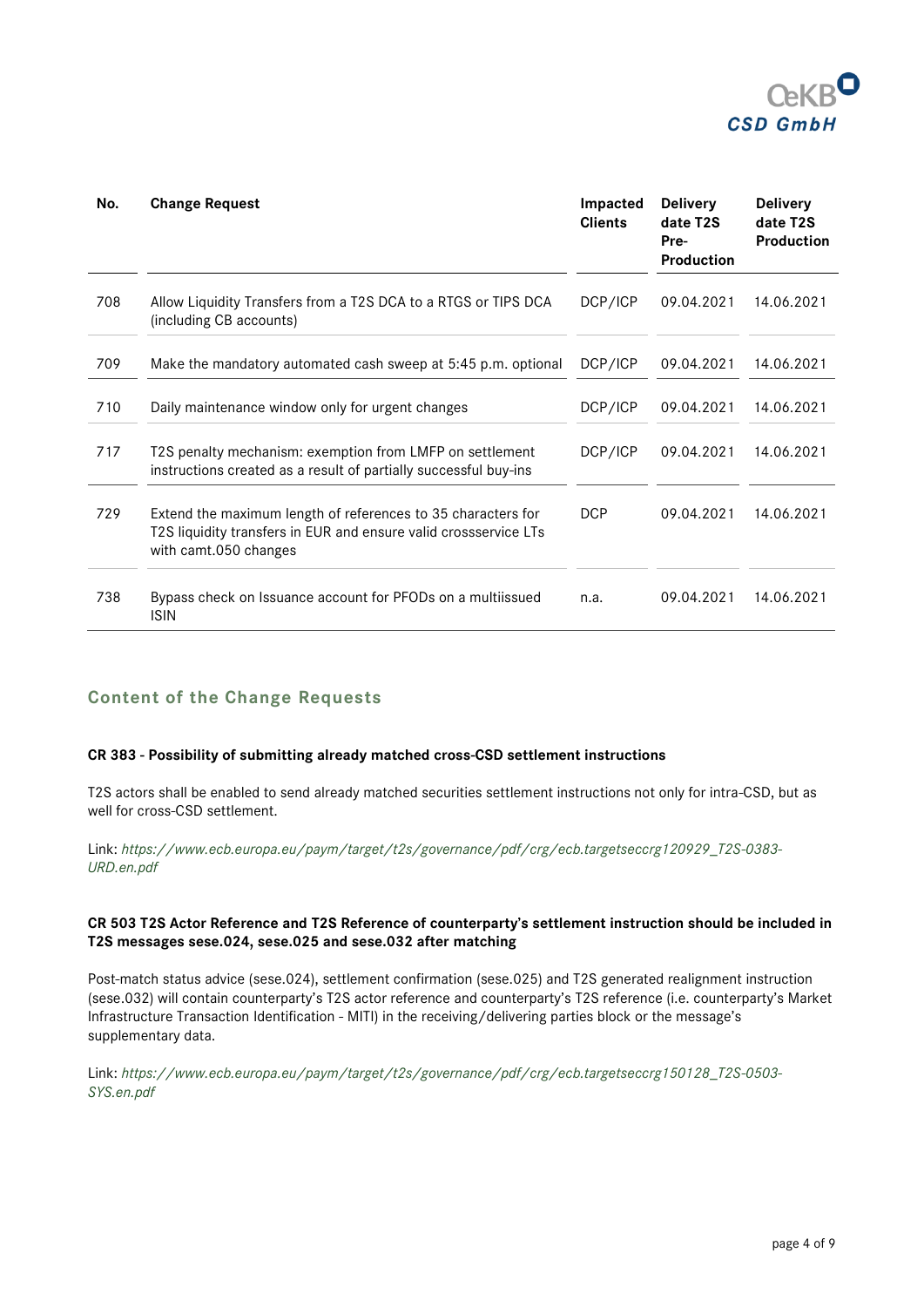

#### *SWIFT ISO 15022 adaptions*

The counterparty's customer reference will be reported in the SWIFT ISO 15022 messages MT544; MT545, MT546, MT547 and MT548 in the relevant settlement parties block in qualifier 20C:PROC.

For details please refer to *[> Annex 18 User Manual Settlement SWIFT ISO 15022](https://www.oekb-csd.at/dam/jcr:1f87b5a6-2399-464a-a2f1-471745dc9762/Annex-18-User-Manual-Settlement-SWIFT-ISO-15022.pdf)*.

#### **CR 556 Modification of cash forecast for the current and following business day after DVP cut-off**

If the Current Settlement Day Cash Information Report as well as the Cash Forecast Query are initiated after DVP cutoff (4:00 p.m.), they shall include only instructions that still can be settled during the current business day (BATM and CBO, therefore cash transactions). On the other hand, if the Following Settlement Day Cash Forecast Report and the Cash Forecast Query are initiated after DVP cut-off (4:00 p.m.), they shall include instructions pending from previous day which cannot settle anymore on the given business day and which will only be re-attempted for settlement on the next business day.

Link: *[https://www.ecb.europa.eu/paym/target/t2s/governance/pdf/crg/ecb.targetseccrg150911\\_T2S-0556-](https://www.ecb.europa.eu/paym/target/t2s/governance/pdf/crg/ecb.targetseccrg150911_T2S-0556-SYS.en.pdf) [SYS.en.pdf](https://www.ecb.europa.eu/paym/target/t2s/governance/pdf/crg/ecb.targetseccrg150911_T2S-0556-SYS.en.pdf)*

#### **CR 615 Enrich values in "Transaction activity field" of the "Securities Transaction Posting Report (semt.017)", of the "Securities Transaction Pending Report (semt.018)" and in "Bank Transaction Code" in the "End of Day Account Statement (camt.053)" with all SWIFT ISO 20022 codes**

Currently, the field <BkTxCd> provides only the values LIQT and SETT, for respectively messages stemming from liquidity transfers and messages stemming from settlement in a CSD.

Following new codes will include in the field <BkTxCd> (Bank Transaction code) from the camt.053 as transaction code:

BOLE: Borrowing and Lending Activity; CLAI: Market Claim; COLL: Collateral Activity; CORP: Corporate Action Activity; SETT: Settlement and Clearing Activity.

Link: *[https://www.ecb.europa.eu/paym/target/t2s/governance/pdf/crg/ecb.targetseccrg160516\\_T2S-0615-](https://www.ecb.europa.eu/paym/target/t2s/governance/pdf/crg/ecb.targetseccrg160516_T2S-0615-SYS.en.pdf) [SYS.en.pdf](https://www.ecb.europa.eu/paym/target/t2s/governance/pdf/crg/ecb.targetseccrg160516_T2S-0615-SYS.en.pdf)*

#### *SWIFT ISO 15022 adaptions*

These codes also will be reported in the MT940.

For details please refer to *> [SWIFT MT940 Handbuch](https://www.oekb-csd.at/dam/jcr:2ec7d3cf-a01f-4512-889c-3f6871d3e3a7/SWIFT-MT940-Handbuch.pdf)*.

#### **CR 629 Enhance Cash Forecast Query and Report to display corpotae actions related cash movements separately**

In order to identify immediately a missing funding of a Main Paying Agent account until CORP payment deadline 12:00 a.m., the Cash Forecast Query and Report shall display CORP related cash movements separately.

Link: *[https://www.ecb.europa.eu/paym/target/t2s/governance/pdf/crg/ecb.targetseccrg160712\\_T2S-0629-](https://www.ecb.europa.eu/paym/target/t2s/governance/pdf/crg/ecb.targetseccrg160712_T2S-0629-SYS.en.pdf) [SYS.en.pdf](https://www.ecb.europa.eu/paym/target/t2s/governance/pdf/crg/ecb.targetseccrg160712_T2S-0629-SYS.en.pdf)*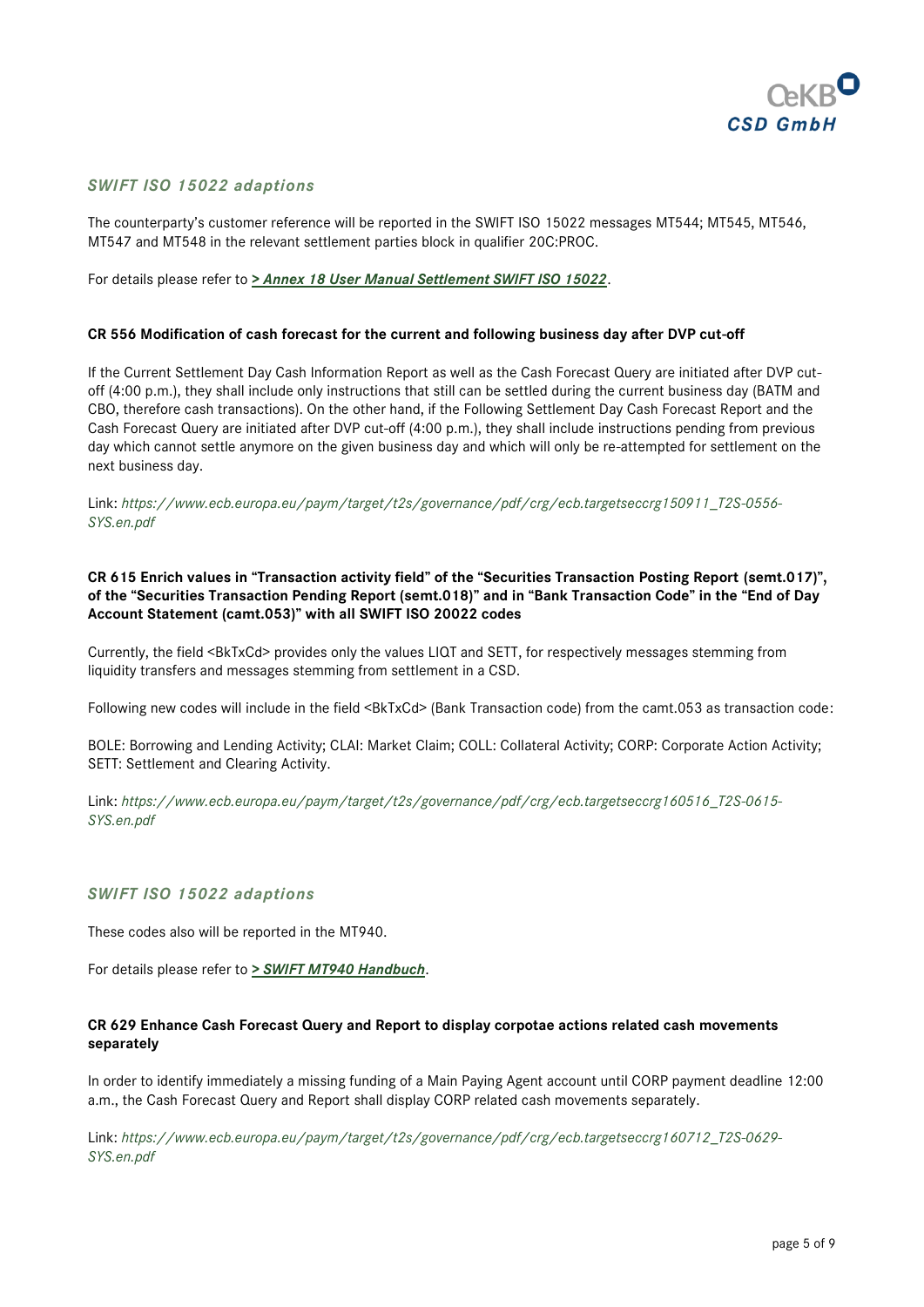

#### **CR 630 Cash Forecast: Skip cash closing days and introduce breakdown per Hold / Released status**

The enhancement shall support the receiving party to identify DvPs set on hold against their settlement accounts

Link*[: https://www.ecb.europa.eu/paym/target/t2s/governance/pdf/crg/ecb.targetseccrg160712\\_T2S-0630-](https://mops.oekb.at/int/geschaeft/it-bereiche/kunden/csd/CCSYS1/Kommunikation%20Banken/Release%20T2S%205.0/:%20https:/www.ecb.europa.eu/paym/target/t2s/governance/pdf/crg/ecb.targetseccrg160712_T2S-0630-SYS.en.pdf) [SYS.en.pdf](https://mops.oekb.at/int/geschaeft/it-bereiche/kunden/csd/CCSYS1/Kommunikation%20Banken/Release%20T2S%205.0/:%20https:/www.ecb.europa.eu/paym/target/t2s/governance/pdf/crg/ecb.targetseccrg160712_T2S-0630-SYS.en.pdf)*

#### **CR 681 T2S should allow updates of securities data with an issue date lower than current date**

T2S will allow updates of the issue date of a security with an issue date lower than the current date. This will be possible both in U2A mode (Edit securities Screen) and A2A mode (reda.007 – Security Maintenance Request).

Link: *[https://www.ecb.europa.eu/paym/target/t2s/governance/pdf/crg/ecb.targetseccrg180628\\_T2S-0681-](https://www.ecb.europa.eu/paym/target/t2s/governance/pdf/crg/ecb.targetseccrg180628_T2S-0681-SYS.en.pdf) [SYS.en.pdf](https://www.ecb.europa.eu/paym/target/t2s/governance/pdf/crg/ecb.targetseccrg180628_T2S-0681-SYS.en.pdf)*

#### **CR 688 Enhanced reporting of cancellation reason codes**

T2S will allow the usage of the following codes in the cancellation request (sese.020) and report these reason codes in the subsequent status update (sese.024), in the Statement of pending transactions (semt.018), in the Securities Settlement Transaction Audit Trail Report (semt.022), in the Settlement instruction query response (semt.027), in the Intraposition Movement Status Advice (semt.014), in the Intraposition Movement Query Response (semt.029) and in the Intraposition Movement Pending Report (semt.034).

- BYIY Cancelled due to Buy In
- CSUB Cancelled By Agent
- CANI Cancelled By Yourselves
- CANT Cancelled due to Transformation
- CTHP Cancelled By third party
- CXLR End of Life
- CANZ Cancelled Split Partial Settlement
- CORP Cancelled due to Corporate Action
- SCEX Securities No Longer Eligible
- OTHR Other

If those codes are supported by T2S, then a CSD could indicate in a much more granular way why it cancels an instruction or restriction on T2S. This additional information could be helpful for CSDs participants to understand the background of a cancellation (whereas today only CANI, CANS, CANT or CTHP are reported).

#### *Settlement Client adaptions*

The new codes will displayed in the Settlement Instruction Details and Intra-Position Movement Details in the field "Reason Code".

#### *SWIFT ISO 15022 adaptions*

The new codes reference will be reported in the SWIFT ISO 15022 message MT548. The code CXLR will be reported as EXRI because CXLR is not available in SWIFT ISO 15022. Also OTHR will be reported as NARR.

For details please refer to *[> Annex 18 User Manual Settlement SWIFT ISO 15022](https://www.oekb-csd.at/dam/jcr:1f87b5a6-2399-464a-a2f1-471745dc9762/Annex-18-User-Manual-Settlement-SWIFT-ISO-15022.pdf)*.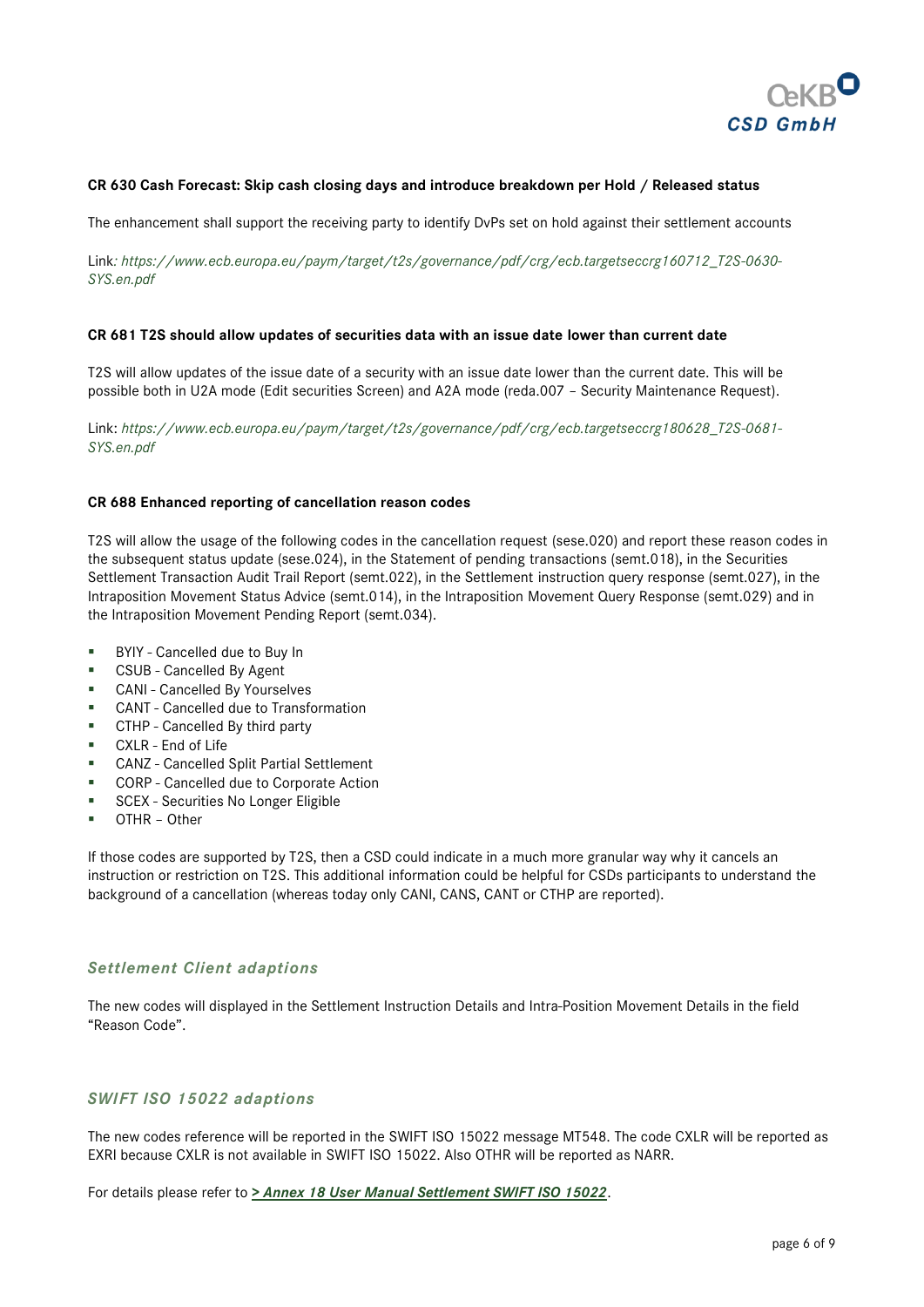

#### **CR 690 Unprune fields in settlement allegements**

The aim of this CR is to make available in the allegement (sese.028) those fields provided in a settlement instruction sent in A2A mode (sese.023), which can be relevant for the counterparty. Following fields will be unpruned in the sese.028 and semt.019:

- Place of Clearing
- **Declaration Details for Party 1**
- Safekeeping Account for Party 2 and 3

Link: *[https://www.ecb.europa.eu/paym/target/t2s/governance/pdf/crg/ecb.targetseccrg181119\\_T2S-0690-](https://www.ecb.europa.eu/paym/target/t2s/governance/pdf/crg/ecb.targetseccrg181119_T2S-0690-SYS.en.pdf) [SYS.en.pdf](https://www.ecb.europa.eu/paym/target/t2s/governance/pdf/crg/ecb.targetseccrg181119_T2S-0690-SYS.en.pdf)*

#### *Settlement Client adaptions*

The following fields will be available in the settlement allegement in case provided in a settlement instruction by the counterparty

- Place of Trade
- Place of Clearing
- Safekeeping Account for Party 2

These fields will also be considered when creating an instruction with 'Generate Counter-Instruction'.

#### *SWIFT ISO 15022 adaptions*

The following fields will be available in the settlement allegement (SWIFT MT578) in case provided in a settlement instruction by the counterparty:

- Place of Trade
- Place of Clearing
- Safekeeping Account for Party 2

#### **CR 692 Send status update message upon transition to 'Failing'**

With this CR the CR 609 switch functionality will be set "on" i.e. the full reporting functionality will be available

Link: *[https://www.ecb.europa.eu/paym/target/t2s/governance/pdf/crg/ecb.targetseccrg181218\\_T2S-0692-](https://www.ecb.europa.eu/paym/target/t2s/governance/pdf/crg/ecb.targetseccrg181218_T2S-0692-SYS.en.pdf) [SYS.en.pdf](https://www.ecb.europa.eu/paym/target/t2s/governance/pdf/crg/ecb.targetseccrg181218_T2S-0692-SYS.en.pdf)*

#### **CR 696 Common Reference Data Management for T2-T2S Consolidation – New Objects**

The T2-T2S Consolidation intends to rely on a Common Reference Data Management. A general description is available in CR 674. With this CR, new objects will be added to the Common Reference Data Management for the Central Liquidity Management (CLM) and Real-Time Gross Settlement (RTGS) components as well as for the new Billing and Business Day Management.

Link: *[https://www.ecb.europa.eu/paym/target/t2s/governance/pdf/crg/ecb.targetseccrg190228\\_T2S-0696-](https://www.ecb.europa.eu/paym/target/t2s/governance/pdf/crg/ecb.targetseccrg190228_T2S-0696-SYS.en.pdf) [SYS.en.pdf](https://www.ecb.europa.eu/paym/target/t2s/governance/pdf/crg/ecb.targetseccrg190228_T2S-0696-SYS.en.pdf)*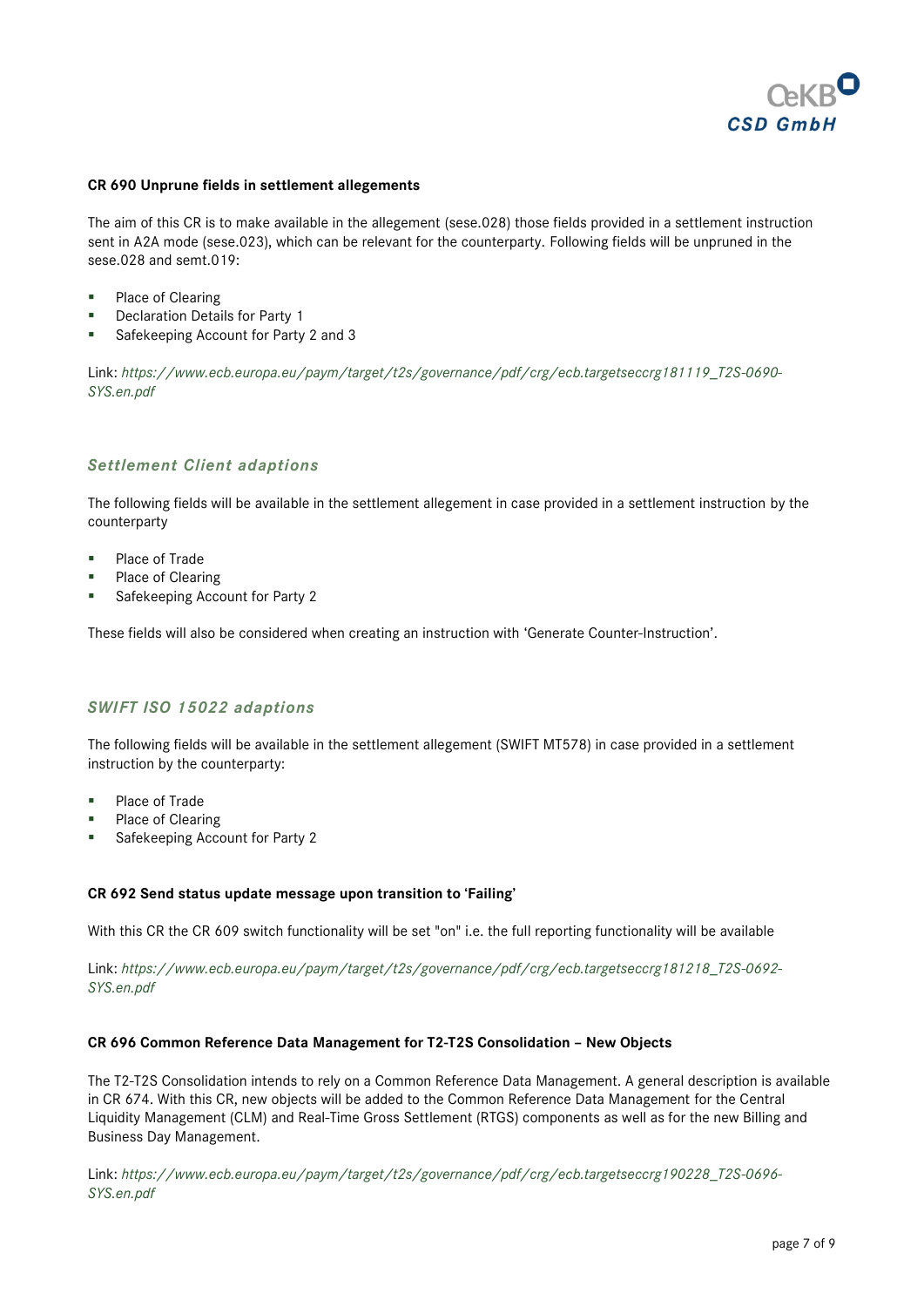

#### **CR 704 CRDM Business Interface development**

"CR regarding the new Business Interfaces necessary for the T2-T2S Consolidation:

GUI screens and XML messages will be developed as part of the CRDM Business Interface to cover existing Static Data functions existing in T2S and CRDM. T2S interfaces will continue operating and not be affected by these new developments; T2S users will be able to continue using the existing T2S interface as long as the Network Service Provider License Agreements are in place.

No impact expected on T2S. The T2S business interface will continue operating as normal.

Link: *[https://www.ecb.europa.eu/paym/target/t2s/governance/pdf/crg/ecb.targetseccrg190228\\_T2S-0704-](https://www.ecb.europa.eu/paym/target/t2s/governance/pdf/crg/ecb.targetseccrg190228_T2S-0704-SYS.en.pdf) [SYS.en.pdf](https://www.ecb.europa.eu/paym/target/t2s/governance/pdf/crg/ecb.targetseccrg190228_T2S-0704-SYS.en.pdf)*

#### **CR 708 Allow Liquidity Transfers from a T2S DCA to a RTGS or TIPS DCA (including CB accounts)**

This CR is part of the T2-T2S Consolidation project. It should allow T2S Actors to send liquidity transfers from T2S to other DCAs (including CB accounts) in any other TARGET Service (T2 and TIPS).

For this purpose, liquidity transfer orders in T2S should be enhanced to permit specifying as credited account, in addition to an MCA, a DCA opened in RTGS or TIPS.

Link: *[https://www.ecb.europa.eu/paym/target/t2s/governance/pdf/crg/ecb.targetseccrg190228\\_T2S-0708-](https://www.ecb.europa.eu/paym/target/t2s/governance/pdf/crg/ecb.targetseccrg190228_T2S-0708-URD.en.pdf) [URD.en.pdf](https://www.ecb.europa.eu/paym/target/t2s/governance/pdf/crg/ecb.targetseccrg190228_T2S-0708-URD.en.pdf)*

#### **CR 709 Make the mandatory automated cash sweep at 5:45 p.m. optional**

The aim of this CR is to make the mandatory automated cash sweep for euro, that currently takes place at 5:45 p.m., optional. T2S DCA owners should have the possibility to opt out from (and re-opt in to) the optional cash sweep. This would not impact the existing optional cash sweep that takes place at 4:30 p.m.

For non-euro currencies for which there is still a need to sweep the liquidity back from T2S to the relevant RTGS system, the mandatory automated cash sweep in place can still be used.

Link: *[https://www.ecb.europa.eu/paym/target/t2s/governance/pdf/crg/ecb.targetseccrg190228\\_T2S-0709-](https://www.ecb.europa.eu/paym/target/t2s/governance/pdf/crg/ecb.targetseccrg190228_T2S-0709-URD.en.pdf) [URD.en.pdf](https://www.ecb.europa.eu/paym/target/t2s/governance/pdf/crg/ecb.targetseccrg190228_T2S-0709-URD.en.pdf)*

#### **CR 710 Daily maintenance window only for urgent changes**

The maintenance window in T2S and in other TARGET services should be aligned. It will be technically enforced only in case an urgent change has to be deployed by the T2S Operator. When enforced, the maintenance window will apply to all TARGET services. The relevant operational procedures will be detailed in the MOP.

After implementation of this change there will be only a maintenance window

- on business days from 03:00 a.m. to 05:00 a.m. in case an urgent change has to be deployed (T2S will send specific camt.019)
- on weekend always from Saturday 02:30 a.m. till Monday 02:30 a.m.

If the maintenance window is not activated, T2S will send a camt.019 with the new code NOMW (No Maintenance Window).